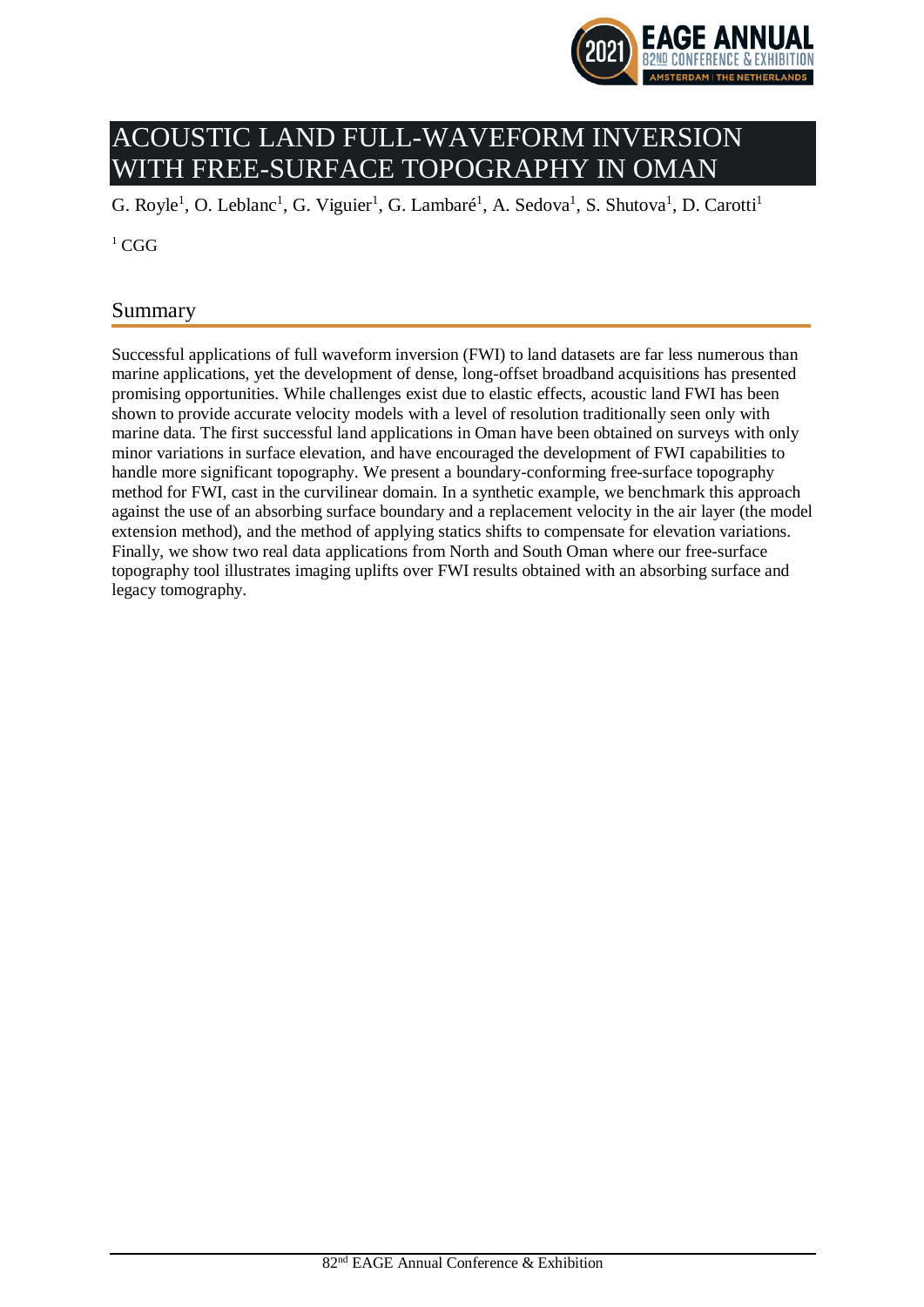

## **Introduction**

While traditionally rare, land applications of FWI (Mei et al., 2014) are gaining momentum with the development of long-offset broadband acquisitions in the Middle East (Mahrooqi et al., 2012; Baeten et al., 2013). The first applications on such surveys were promising as they demonstrated that, in this context, FWI could be an efficient and accurate velocity building model tool (Stopin et al., 2014). Some difficulties associated with a lack of convergence at frequencies above 6 Hz were reported. This was attributed to potential elastic effects, and motivated investigations towards elastic land FWI (Perez-Solano and Plessix, 2019). Other studies, however, illustrate convergence of acoustic land FWI at higher frequencies using a workflow that incorporates dedicated data pre-processing and the introduction of reflected waves (Sedova et al., 2019). Such results were obtained on surveys with very mild elevation variations (residual variations were addressed by statics corrections), and interest now grows for the development of acoustic land FWI with surface topography (Huiskes et al., 2017).

A significant drawback of finite-difference (FD) methods is the difficulty in applying topography variations in a regularly-sampled numerical grid, and the associated increase in computational costs.

Often the free-surface boundary condition is replaced by an absorbing boundary condition, and the velocity model is extended into the air using a replacement velocity (Tverdokhlebov et al., 2018; Vigh et al., 2018). We refer to this as the model extension method, which is significantly less expensive than applying irregular free-surface topography, although the reflection pheonomena associated with a freesurface will not be explained by updates to the velocity model. There are several irregular free-surface boundary methods, such as the vacuum method (Graves, 1996), the stress image method (Robertsson, 1996) and the boundary-conforming free-surface topography method (Zhang and Chan, 2006). In this last method, a conformal mapping operator aligns the numerical grid to the topography horizon so that the artefacts of a staircase surface boundary on a regularly-sampled grid are avoided.

In this paper, we present an acoustic land FWI tool based on the boundary-conforming free-surface topography method. We detail the associated FD modeling and show a synthetic experiment based on a modified 3D SEG/EAGE Overthrust model to benchmark three strategies: the boundary-conforming free-surface topography method, statics corrections with a flat surface boundary, and the model extension method. Finally, we show results obtained on two real data FWI studies from Oman demonstrating the capability of the method.

#### **Boundary-conforming free-surface topography method**

Free-surface topography is implemented by mapping a rectangular auxiliary grid of  $(\xi, \vartheta, \gamma)$ coordinates in the curvilinear domain into a curved grid in Cartesian  $(x, y, z)$  coordinates using the flattening transform (Tessmer et al., 1992; Fornberg, 1988):

$$
x(\xi, \vartheta, \gamma) = \xi; \quad y(\xi, \vartheta, \gamma) = \vartheta; \quad \text{and} \quad z(\xi, \vartheta, \gamma) = z_t(\xi, \vartheta) + \gamma \left[ 1 - \frac{z_t(\xi, \vartheta)}{z_{\text{max}}} \right]. \tag{1}
$$

The parameter  $z_t(\xi, \vartheta)$  defines the surface topography, which decays linearly with depth until reaching the maximum depth of the model  $z_{max}$ .



*Figure 1 Wave propagation snapshots (1.4 s) superimposed on the velocity model and FD grids. The elevation variation is 900m. (a) free-surface topography implementation, (b) the wavefield cast in the regular curvilinear domain, (c) the model extension method and (d) the difference between (a) and (c).*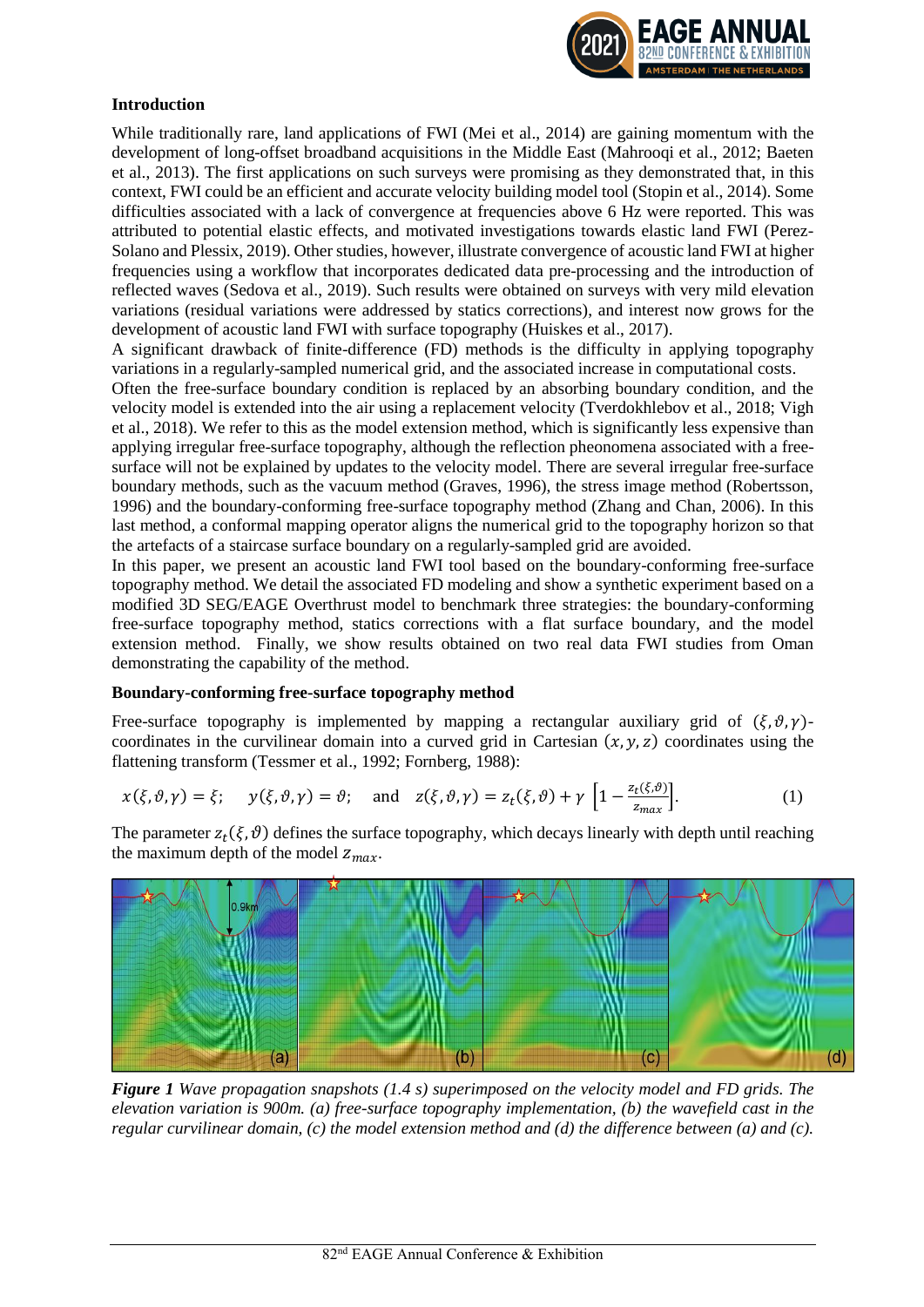

The curved grid in the  $(x, y, z)$ -domain is first calculated using the topography horizon and the flattening transform. The model parameters and survey acquisition are interpolated onto this curved grid. The wave propagation is computed on the auxiliary regular grid in  $(\xi, \vartheta, \gamma)$  using first- and second-order spatial derivatives  $\partial(\xi, \vartheta, \gamma)/\partial(x, y, z)$  and  $\partial^2(\xi, \vartheta, \gamma)/\partial(x, y, z)^2$  as required in the 3D acoustic VTI wave equation (Zhang et al., 2011). Figure 1 shows the wavefield propagation with a free-surface at the topography horizon (a) versus a radiation condition obtained by vertically extending the velocity model above the horizon (the model extension method) shown in (c). Differences between the two wavefields (d) correspond to reverberations along the free-surface.

#### **Synthetic example**

A synthetic FWI experiment using the SEG/EAGE 3D Overthrust model (Aminzadeh et al., 1997) is used to benchmark different approaches to surface topography. The "true" data are generated with our topography-conforming free-surface boundary condition. Despite the inverse crime, differences between results (Figure 2) obtained using free-surface topography, the model extension method, and data statics corrections provide insight into the benefits and drawbacks of each method. The elevation variation is approximately 600 m, and the initial model is a smoothed version of the true model. For the statics corrections method, a 3D linear regression is applied to the topography horizon producing a flat and sloping horizon  $z_r$  (as done in Sedova et al., (2019b)). Statics corrections are applied to the data to account for the elevation differences between the topography  $z_t$  and  $z_r$ . The initial velocity model for FWI is rotated to bring  $z_r$  up to horizontal, and the final FWI result is re-rotated to recover the original  $z_r$ . No additional processing is applied to the "true" data to remove free-surface related phenomena.



*Figure 2 The true and recovered FWI models for the synthetic SEG/EAGE 3D Overthrust FWI test. From left to right: the true velocity model, the FWI result using free-surface topography, the FWI result using the model extension method, the FWI result using flat topography and statics corrections, and finally, the velocity profiles for the four models at the location of the vertical line (red, green, blue and purple lines, respectively).* 

The three methods provide similar results in regions where elevation variations are minimal. In regions with stronger topography, we observe a loss in structural integrity, the statics corrections approach in particular. The model extension method out-performs the statics corrections approach in terms of the delineating structures, particularly in the shallower part of the model, but this ideal case does not reach the quality and resolution obtained with free-surface topography (Figure 2).

#### **Real data applications**

We apply our acoustic FWI with boundary-conforming free-surface topography to two Oman datasets. The first one is from the Block 62 in North Oman acquired by Oxy. Receiver lines are spaced 250 m, with 25 m between each receiver, and shots are spaced at 50 m intervals. The maximum offset is approximately 5.7 km. The topography has an elevation variation of 250 m. We compare the FWI results obtained using free-surface topography to those obtained using the model extension method (Figure 3). We observe improved event delineation, continuity and event flattening when using free-surface topography.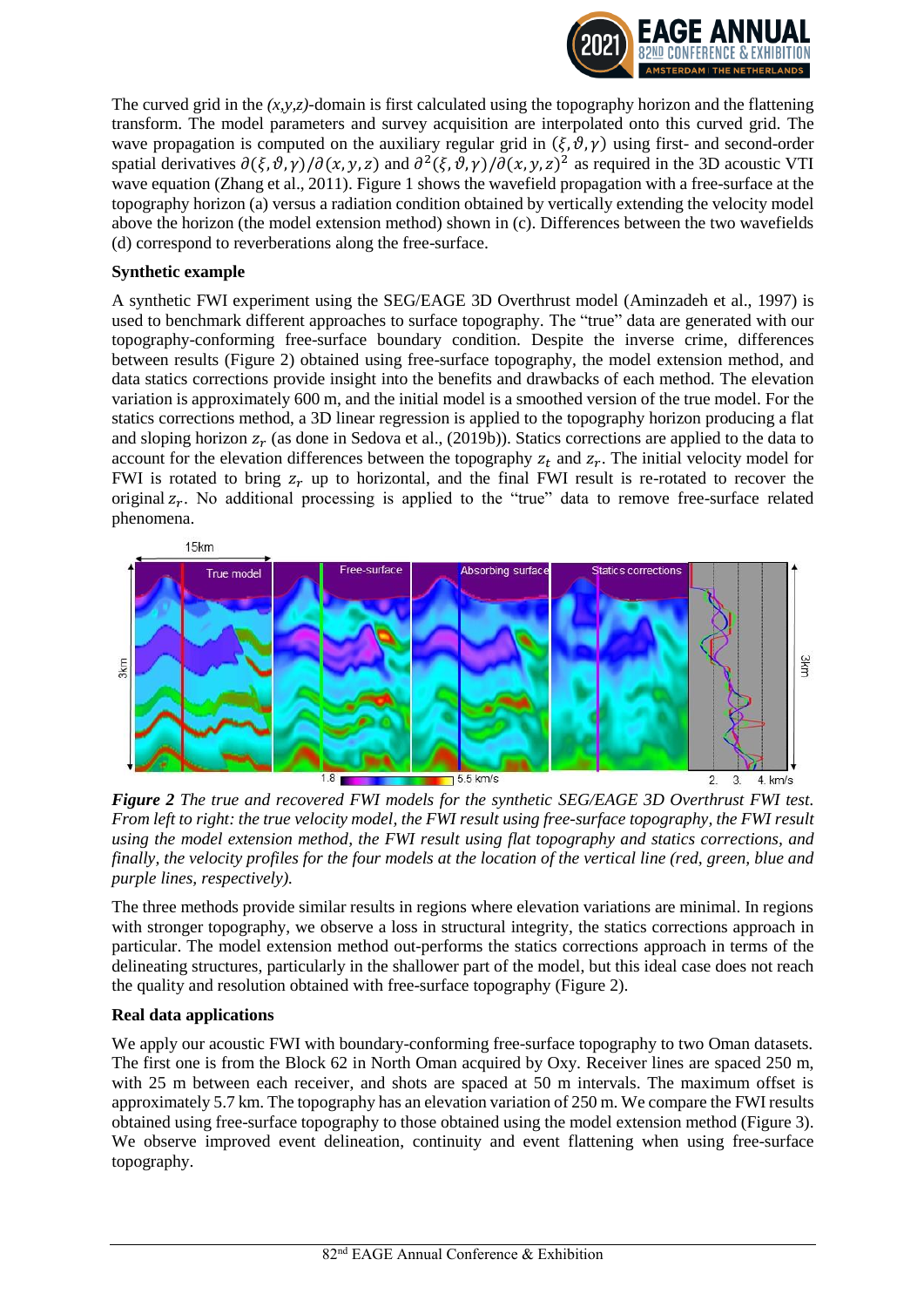

*Figure 3. Migrated stack images from OXY Block 62 (left), with the recovered model perturbation superimposed (right). Top: the elevation model. Bottom: migrated stacks (left) and velocity perturbation models (right) obtained with FWI using either free-surface topography or the model extension method. We see improvements in the focusing and continuity of the target zone: a shale package from approximately 1.5–2 km depth.*

The second application is from PDO and is located in South Oman, which is an area particularly challenging for imaging (due to very strong internal multiples) and acoustic FWI (due to elastic effects) (Perez Solano & Plessix, 2019)). Despite only gentle topography variations, using a free-surface boundary condition provides an improved result over using an absorbing boundary of partly modelled free-surface multiples. We observe on Figure 4 that the 8 Hz Optimal Transport (OT) FWI results (Messud and Sedova, 2019; Sedova et al., 2019a) obtained with boundary-conforming free-surface topography contain two major velocity inversions, which are well known difficulties in this area. The comparison with the legacy tomographic model shows that the 8 Hz OT-FWI nicely delineates these velocity variations (see the yellow ellipse).



*Figure 4: Application of 8Hz acoustic OT- FWI to a broadband land dataset from South Oman. The elevation map shown on the right is quite gentle. On the left we observe the improved delineation of velocity structures (yellow ellipse) compared to the legacy tomography model (the location on the lines are indicated on the right by the red line).*

# **Conclusions**

We have developed and implemented a boundary-conforming free-surface topography method for acoustic land FWI, which allows us to simulate free-surface phenomena for land FWI in cases of elevation variations. A synthetic FWI example derived from the 3D SEG/EAGE Overthrust model (with